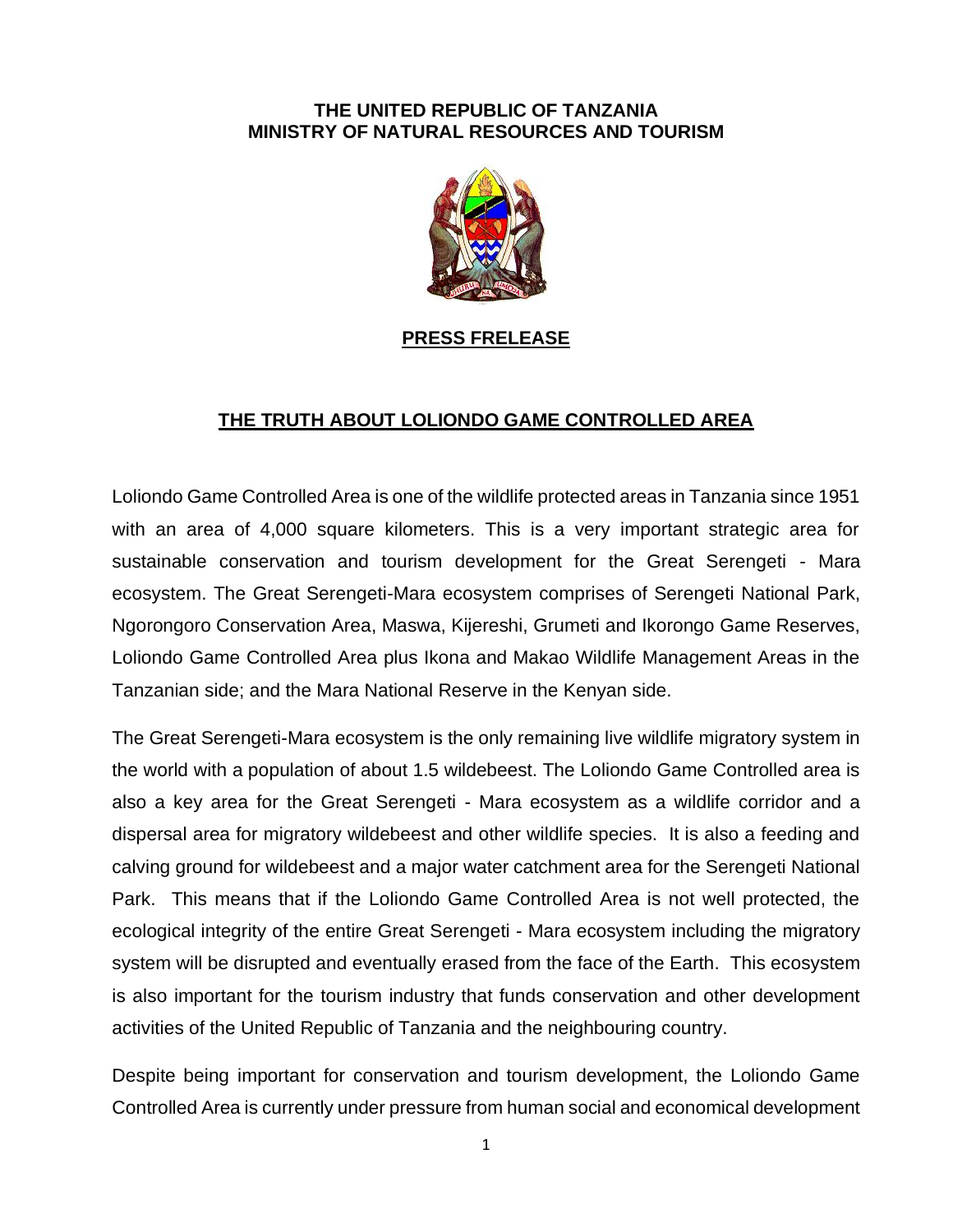activities which threatens the survival of the Great Serengeti - Mara ecosystem. In view of the need for space for human development activities, the Government of the United Republic of Tanzania (URT) has decided to allocate 2,500 square kilometers of land for community development activities to the people living in Loliondo out of the 4,000 square kilometer of the Loliondo Game Controlled Area thereof setting aside 1,500 square kilometer for protecting the ecological dynamics of the Great Serengeti - Mara ecosystem.

It is important to note that within the 2,500 square kilometers of land spared for the community, the Government of the United Republic of Tanzania (URT) is investing in improving pasture grounds, markets for livestock and investment products, plus the provision of drinking water for both people and livestock. The Government of United Republic of Tanzania (URT) also embarks on the provision of other social services including Health and Education facilities for the communities living in the area. It is also equally important to understand that the 1,500 square kilometers which has been reserved for conservation and which borders the Serengeti National Park has no settlements as it is alleged and therefore there is no eviction as it is wrongly propagated by some individuals and organizations.

The Government of the United Republic of Tanzania wishes to assure the general public and the international community that the country abides by the rule of law and it is also a party to a number of international conventions and protocols with respect to human rights. Conservation is for the benefit of the people and in this regard the Government of the United Republic of Tanzania will continue to give priority to its people above anything else. The ongoing boundary demarcation of the 2,500square kilometers and 1,500square kilometers areas by implanting beacons is intended to demarcate the 1,500square kilometers piece of land as reserved area for conservation, for the benefit of the present and future generations not only for the United Republic of Tanzania but also for the rest of the world. The exercise of implanting beacons around any protected area is a normal practice for all wildlife and forest protected areas in Tanzania and it is not strange for it to be applied to the Loliondo Game Controlled Area. The fact that the Government of the United Republic of Tanzania has decided to allocate the 2,500 square kilometers out of 4000 square kilometers of protected land to the community, testifies its commitment to its people and human rights plus community development activities as well. We therefore call upon the general public